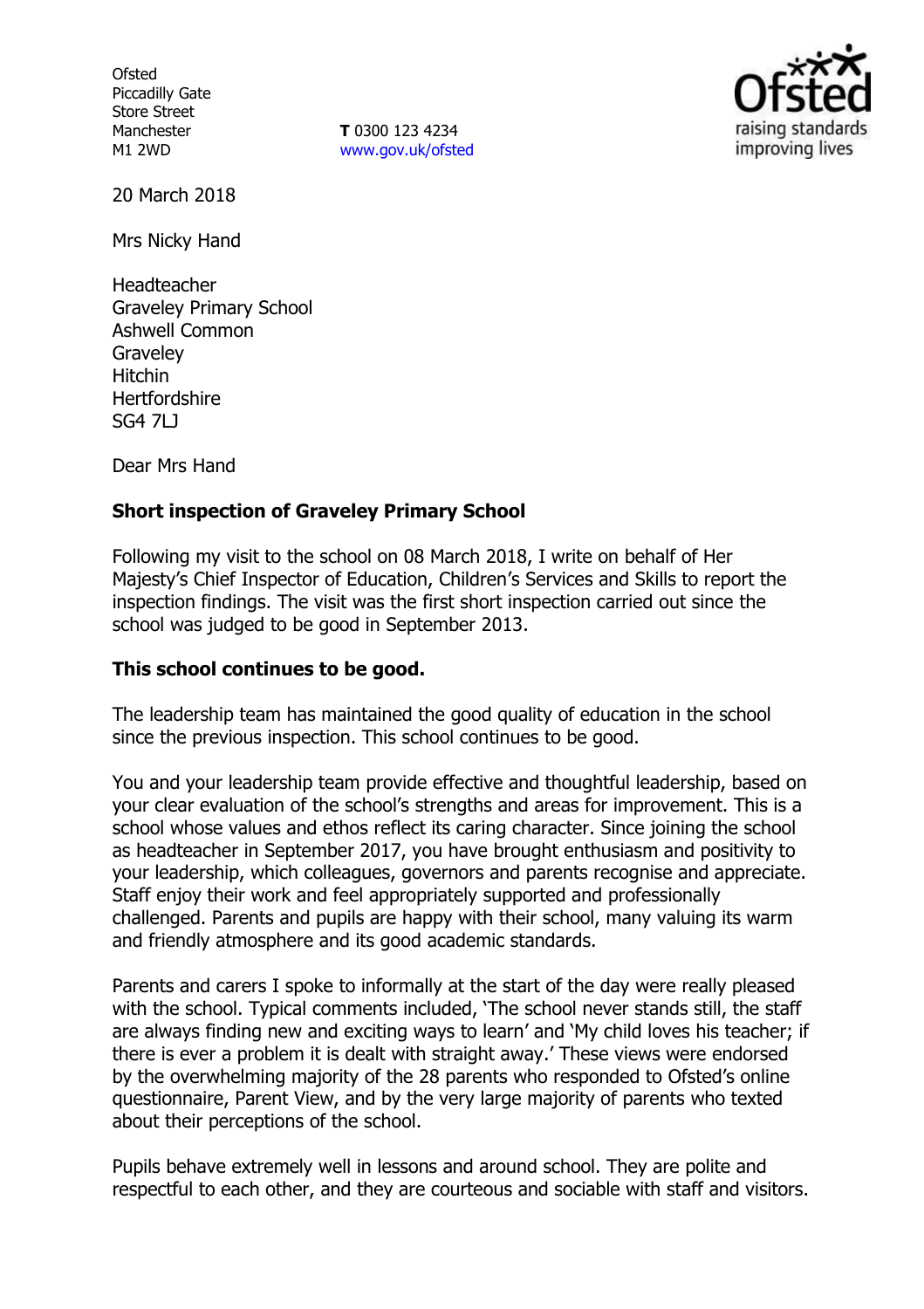

Since the previous inspection, leaders have improved the way that learning is organised in the early years, providing more opportunities for children to develop their skills, particularly in the outdoor area. Teachers have improved their assessment strategies so that any gaps in pupils' learning are quickly addressed. More pupils are now reaching the higher standards in reading by the end of key stage 2. Leaders have made good use of the support they have received from Herts for Learning, and this has improved the quality of professional development and training that have been provided to staff. The decision, supported by the governors, to invest in improvements to teaching of reading, has helped establish a strong culture of reading. Reading is a strength of the school and leaders are rightly conscious of the need to ensure that pupils do equally well in mathematics.

Governors' decisions are based on reliable information about the school's priorities for improvement. Governors visit the school regularly, and they have a secure understanding of the school's strengths and areas for development. Governors offer a good level of support and professional challenge to senior leaders. Governors recognise and appreciate the commitment being shown by the newly formed senior leadership team, and the hard work and enthusiasm of all members of staff. They review a range of evidence to help them make decisions. When creating the new senior leadership team, for example, governors carefully considered the financial implications, the impact on pupils' learning and the professional development needs of staff.

# **Safeguarding is effective.**

Leaders have ensured that the school's safeguarding arrangements are well organised, securely maintained and fit for purpose. Records of staff and volunteers' suitability to work with children are clear and comprehensive. Staff understand their role in keeping pupils safe at school. Staff are confident in their understanding of how to report any concerns, and the designated safeguarding leaders liaise appropriately with other agencies, ensuring that concerns are followed up in a timely manner.

The pupils I spoke to informally around the school told me that they feel safe and happy at school. Parents' views were also positive. The vast majority agreed that pupils are safe and well cared for at school, with many choosing to express how secure and assured their children feel.

# **Inspection findings**

■ To ascertain whether the school remained good, one of my key lines of enquiry was about the progress that pupils make in mathematics in key stage 2. In recent years, attainment and progress in reading has been much stronger than in mathematics. In 2017, for example, the proportion of pupils reaching the higher standard in mathematics was 14% compared with 23% nationally. In reading, by contrast, 50% of pupils reached the higher standard, compared with 25% nationally.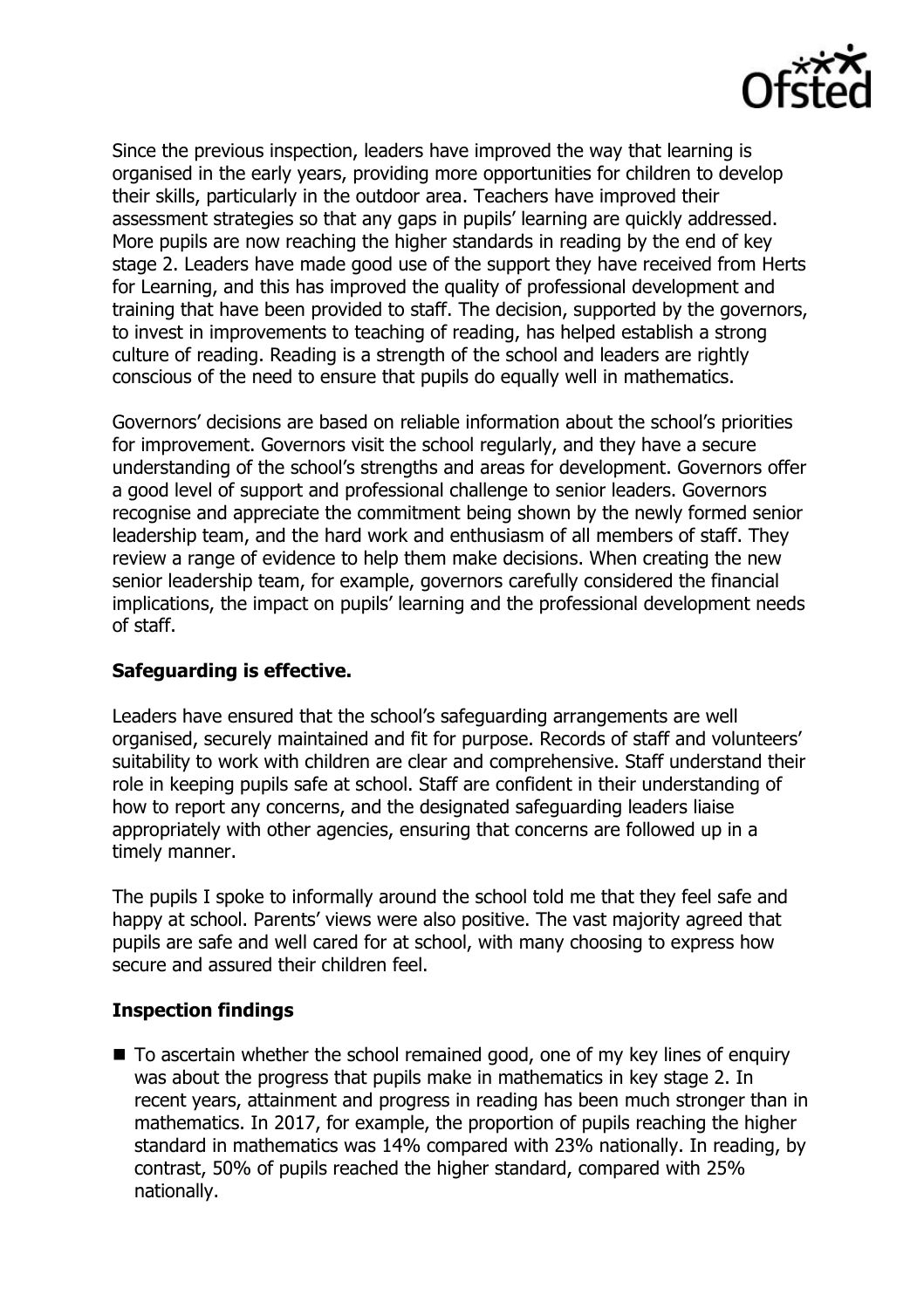

- Leaders are well aware of this anomaly. Work is already taking place to raise pupils' achievement in mathematics. For example, in September 2017, leaders introduced a new lesson planning pro forma, designed to deepen pupils' understanding and improve their reasoning and problem-solving skills.
- When we visited lessons, it was evident that this new approach is already having a positive impact. In one lesson, Year 5 and Year 6 pupils were successfully manipulating equipment to help them visualise and solve algebraic equations. This represented a good level of challenge for pupils, and their learning was further reinforced by the teacher's effective use of continual assessment throughout the lesson.
- **Pupils were responding well to their teachers' high expectations in mathematics** lessons. Pupils listened carefully to adults' clear explanations. The work in pupils' mathematics books was well presented and appropriately challenging. Pupils have responded well to the useful feedback teachers have provided.
- The school's own assessment information shows that pupils currently in key stage 2 are making improved progress in mathematics. More pupils are now on track to exceed national expectations. Nevertheless, leaders are clear that this work to improve mathematics needs to continue. These new approaches to the teaching of mathematics need to become embedded, so that outcomes improve for those pupils capable of achieving at the higher standard.
- Another key line of enquiry was about the quality of work that pupils undertake in subjects other than English and mathematics. The school's website includes information about the content of this wider curriculum, but it was important to check whether pupils are receiving the same quality of teaching and learning as they do in English and mathematics.
- The school has developed a creative curriculum, and pupils enjoy studying topics which include a wide range of subjects and skills. A recent topic studied by Year 5 and Year 6 pupils was called 'Lights, Camera, Action' and featured a visit to a local film studio, which pupils thoroughly enjoyed. Teachers plan a number of these exciting events in order to stimulate pupils' interest and encourage their enjoyment of learning. A 1980s disco, where everyone was encouraged to dress up, was another recent example of teachers planning a memorable experience to introduce a recent history topic.
- Work in pupils' topic books shows that they are developing a good range of skills across the curriculum. Nevertheless, pupils' topic work is not as well presented as their work in English, mathematics and science. Consequently, I asked you to ensure that teachers insist on the same high expectations for presenting their work across all subjects.
- $\blacksquare$  My final line of enquiry was about the teaching of formal conventions in writing. In 2017, outcomes in national assessments for grammar, punctuation and spelling at the end of key stage 2 were lower than expected.
- Leaders have acted quickly to ensure that additional priority is given to this area. Pupils in Years 3 and 4 now receive an entire lesson dedicated to grammar, punctuation and spelling every week. Older pupils have a daily session as part of every English lesson. Work seen in pupils' books confirms that pupils are